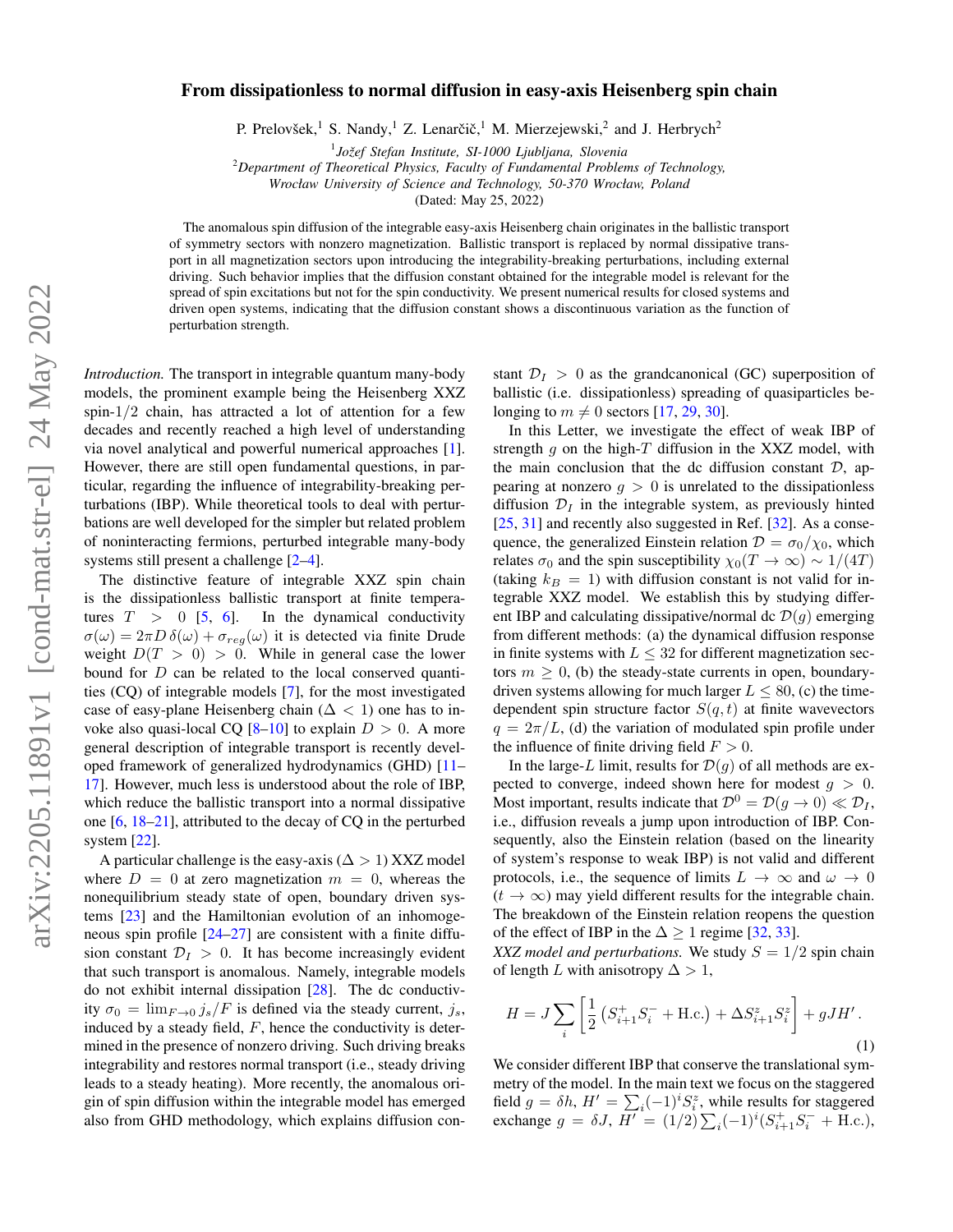and the next-nearest-neighbor (NNN) interaction  $g = \Delta_2$ ,  $H' = \sum_i S_{i+2}^z S_i^z$  are described in more detail in Supplemen-tal Material [\[34\]](#page-4-23). Considered H' conserve  $S_{tot}^z = \sum_i S_i^z =$  $mL$ , where  $|m| \leq 1/2$  is the magnetization of the system. We further use  $J = 1$  and focus on the uniform spin current, which is for unperturbed H (also for  $g = \delta h, \Delta_2$ ) given by  $j_s = (J/2) \sum_l (i S_l^+ S_{l+1}^- + \text{H.c.}).$ 

*Integrable XXZ chain - dissipationless transport.* Here we give a simple interpretation of the dissipationless diffusion emerging in the unperturbed system at  $\Delta > 1$ . We first notice that for latter system the Drude weight D for  $m \ll 1$  is dominated by the overlap of  $j_s$  with the conserved energy current  $j_E$  [\[7\]](#page-4-5),

<span id="page-1-0"></span>
$$
TD \gtrsim \frac{1}{2L} \frac{\langle j_s j_E \rangle^2}{\langle (j_E)^2 \rangle} = \frac{\Delta^2 m^2}{1 + 2\Delta^2} \,. \tag{2}
$$

In an infinite system, this leads to ballistic component in each  $m \neq 0$  sector. However, in a finite system, the spin current acquires a finite relaxation time  $\tau_L$  due to scatterings at the system boundaries. Introducing an effective velocity for the ballistic spin propagation,  $\bar{v}$ , one gets the corresponding scattering rate,  $\tau_L^{-1} = \bar{v}/L$ . Consequently, the  $\delta(\omega)$ -contributions are broaden to Lorentzians with the widths  $\Gamma_L = 1/\tau_L$ . It leads to a finite (diffusive-like) response,  $\sigma_m(\omega \to 0) = 2D(m)/\Gamma_L$ , which is obviously only a finitesize effect in each sector  $m \neq 0$ . Nevertheless, the grandcanonical (GC) averaging over  $m$  effectively eliminates the size-dependence

<span id="page-1-1"></span>
$$
\mathcal{D}_I = \frac{2L\langle D(m)\rangle_{GC}}{\bar{v}\chi_0} \sim \frac{4L}{\bar{v}} \langle m^2 \rangle_{GC} = \frac{1}{\bar{v}},\qquad(3)
$$

where we take into account in Eq. [\(2\)](#page-1-0)  $\Delta \gg 1$  and high-T average  $\langle m^2 \rangle_{GC} = 1/(4L)$ . The underlying assumption is that the effective  $\bar{v}$  weakly depends on m. We note that analogous GC analysis is also the basis of the lower bound [\[29\]](#page-4-17) as well as the GHD result [\[17,](#page-4-9) [30\]](#page-4-18) for  $\mathcal{D}_I$ .

This simple scenario introduces two crucial implications. (a) Since here the diffusive spin propagation originates from the ballistic transport for  $m \neq 0$ , the diffusivity is not related to any internal energy dissipation. It means that Eq.  $(3)$  is relevant for the propagation of spin excitations but not for their dc response to a steady driving [\[31\]](#page-4-20) since the latter is immanently connected with the internal energy dissipation (c.f. the Joule heating). (b) The IBP introduces an L-independent mean free path,  $\lambda^*$ , which determines the scattering rate,  $\tau_{\lambda}^{-1} = \bar{v}/\lambda^*$ and should be used instead of  $L$  in the numerator in Eq. [\(3\)](#page-1-1). Then, Eq. [\(3\)](#page-1-1) becomes just a finite-size contribution that vanishes as  $\lambda^*/L$ . In other words, even weak perturbation eliminates the contribution given by Eq.  $(3)$ , leading to a discontinuous  $D$  in the thermodynamic limit,  $\lambda^*/L \to 0$ .

*Dynamical diffusion*  $\mathcal{D}(\omega)$  *- canonical results for closed systems:* We calculate  $T \gg 1$  dynamical conductivity  $\tilde{\sigma}(\omega)$  =  $T\sigma(\omega)$  for systems with IBP with the linear-response (Kubo) relation

<span id="page-1-3"></span>
$$
\tilde{\sigma}(\omega) = \frac{\pi}{LN_{st}} \sum_{n,m} \langle n|j_s|m \rangle \delta(\omega - \epsilon_m + \epsilon_n), \qquad (4)
$$



<span id="page-1-2"></span>Figure 1. High-T dynamical diffusion  $\mathcal{D}(\omega)$  evaluated for XXZ chain at magnetization  $m = 0$  and fixed  $\Delta = 1.5$ , using MCLM on  $L = 32$  system and various staggered fields  $\delta h$ . The inset shows the integrated quantity  $I(\omega) = \int_0^{\omega} d\omega' \mathcal{D}(\omega')$ , with the extrapolation to limit  $L \to \infty$  for the unperturbed system.

where  $|n\rangle, |m\rangle$  are  $N_{st}$  many-body eigenstates with corresponding energies  $\epsilon_{n,m}$ . In *L*-site chains with PBC and fixed (canonical) magnetization m we evaluate  $\tilde{\sigma}(\omega)$  using the microcanonical Lanczos method (MCLM) [\[35,](#page-4-24) [36\]](#page-4-25). The method is upgraded [\[37\]](#page-4-26) by performing large number of Lanczos steps, i.e.  $M_L \sim 5000$ . This allows for resolution  $\delta\omega \sim 10^{-3}$  for systems up to  $L = 32$  with  $N_{st} \leq 10^7$ . Dealing with perturbed/normal systems we adopt the Einstein relation,  $\mathcal{D}(\omega) = \sigma(\omega)/\chi_0 = 4\tilde{\sigma}(\omega)$ , as valid for  $T \gg 1$  and  $m \sim 0$ .

We first comment on the canonical  $m = 0$  results for  $\mathcal{D}(\omega)$ , as presented in Fig. [1,](#page-1-2) for particular anisotropy  $\Delta = 1.5$  and calculated for maximum reachable  $L = 32$  for various staggered field  $\delta h$ . Analogous results for  $\delta J$  and  $\Delta_2 > 0$  are presented in [\[34\]](#page-4-23). For comparison, we include the unperturbed  $\delta h = 0$  result obtained by the same protocol, with the inset showing the integrated spectra  $I(\omega) = \int_0^{\omega} d\omega' \mathcal{D}(\omega')$ . As already noticed [\[28\]](#page-4-16), the integrable case exhibits vanishing dc value  $\mathcal{D}(\omega \to 0) \sim 0$ , but as well large  $\omega \sim 1/L$  oscillations, which can still be made compatible (after  $L \rightarrow \infty$  extrapolation) with the result  $\mathcal{D}_I \sim 0.55$  (see the inset), obtained also by other numerical approaches [\[1,](#page-4-0) [23,](#page-4-13) [26\]](#page-4-27), being also in the range of the GHD result [\[16,](#page-4-28) [17\]](#page-4-9).

On the other hand, results for finite  $g = \delta h > 0$  reveal dc value  $\mathcal{D}(\omega \to 0) = \mathcal{D}_0 > 0$ , evidently smaller than the integrable one,  $\mathcal{D}_0(g) \ll \mathcal{D}_I$ . That such values are not finite-size effects, can be deduced also from the integrated spectra  $I(\omega)$ , which are for  $g > 0$  systematically reduced, i.e.,  $I(\omega) < \mathcal{D}_I \omega$ in a wide range  $\omega < 1$ , requiring the reduction of  $\mathcal{D}(\omega \sim 0)$ . Some caution is appropriate for weakest perturbation, e.g., for  $g \le 0.1$  $g \le 0.1$ , where  $\mathcal{D}(\omega)$  in Fig. 1 still exhibits visible finite-size oscillations  $\omega \sim 1/L$ . This indicates that reachable systems might be too small for considered g, i.e.,  $L < \lambda^*$  where  $\lambda^*(g)$ represents an effective mean-free path. Similar are conclusions for  $g = \delta J$  and  $g = \Delta_2$  perturbations shown in [\[34\]](#page-4-23), where L dependence of  $\mathcal{D}(\omega)$  spectra is presented.

For given L, we employ MCLM to calculate canonical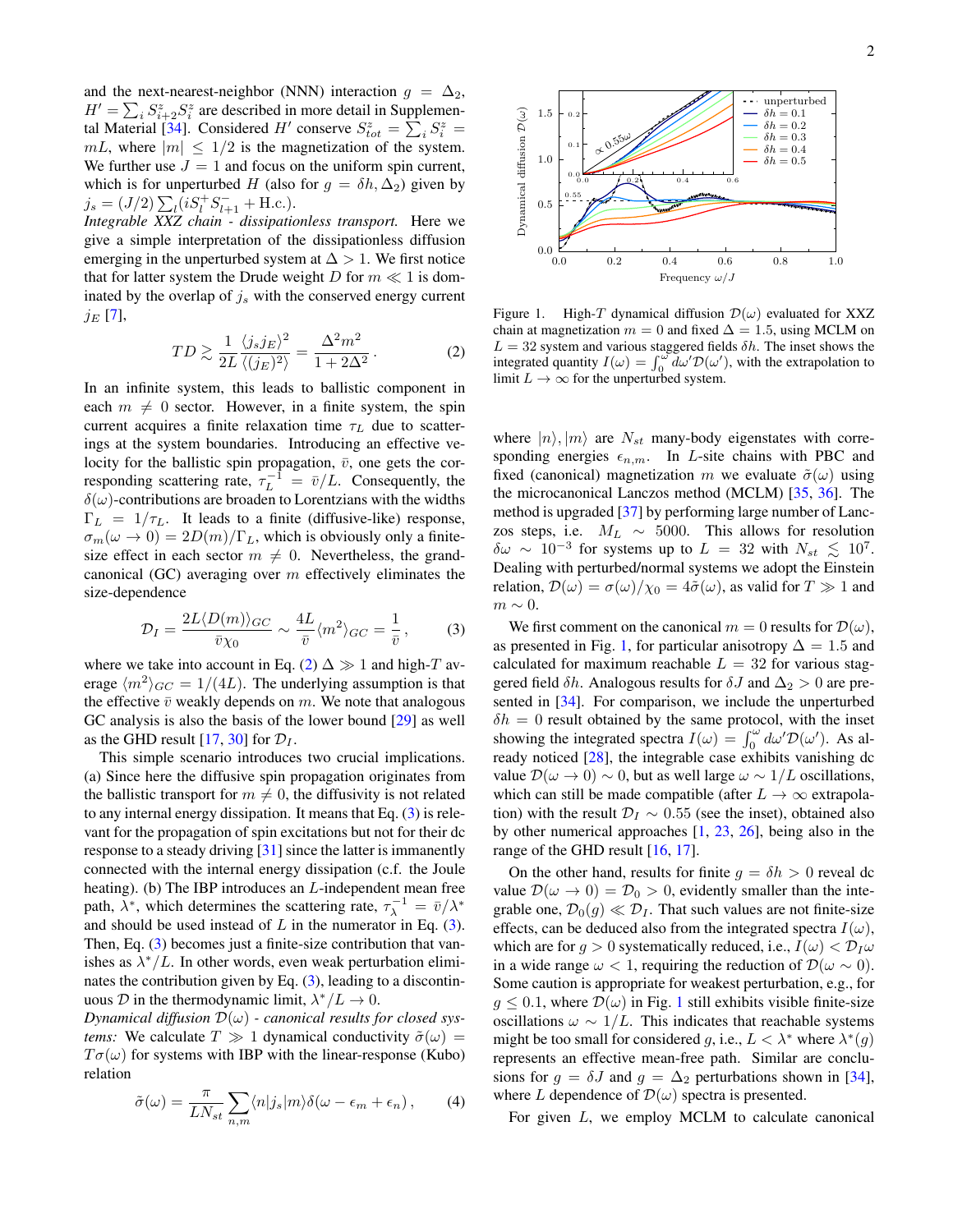

<span id="page-2-1"></span>Figure 2. Canonical dc diffusion constant  $\mathcal{D}_C(m)$  for  $\Delta = 1.5$  as calculated for different magnetizations  $m$  with MCLM in a system of  $L = 32$  sites for different staggered fields  $\delta h > 0$ . Results are fitted with parabolic dependence, Eq. [\(5\)](#page-2-0) with fixed  $\zeta = 2.1$ .

 $\mathcal{D}_C(\omega, m)$  and extract dc  $\mathcal{D}_C(\omega \to 0, m) = \mathcal{D}_C(m)$  corre-sponding to different m sectors. Results presented in Figs. [2](#page-2-1) show parabolic dependence on m, particularly for weak  $q \ll$ 1. This can be explained as follows. Considered IBP do not conserve  $j_E$  and lead to the normal (finite) dc energy/thermal conductivity  $\kappa_0$ , which scales (as expected from perturbation theory) as  $\kappa_0 \propto 1/g^2$  [\[19–](#page-4-29)[21,](#page-4-11) [38\]](#page-5-0). Taking into account the overlap with  $j_E$ , Eq. [\(2\)](#page-1-0), this leads to the dependence,

<span id="page-2-0"></span>
$$
\mathcal{D}_C(m) = \mathcal{D}_0 + \zeta m^2 / g^2. \tag{5}
$$

Results in Fig. [2](#page-2-1) are very well represented with the parabolic dependence, Eq. [\(5\)](#page-2-0), where  $\zeta$  is universal for all  $q > 0$ , plausibly still dependent on the type of perturbation, e.g.,  $\zeta = 2.1$ for  $g = \delta h$ , but  $\zeta = 1.8, 9.0$  for  $g = \delta J$ ,  $\Delta_2$  cases, respec-tively [\[34\]](#page-4-23).  $\mathcal{D}_0 = \mathcal{D}_C(m = 0)$  are weakly g dependent canonical  $m = 0$  values, extracted from Fig. [1,](#page-1-2) and apparently determined by a mechanism unrelated to  $j_E$ .

It is straightforward to calculate the GC averaged value of  $\mathcal{D}_{GC}$ , corresponding to  $\langle m \rangle_{GC} = 0$  at given size L. Namely, taking into account  $\langle m^2 \rangle_{GC} = 1/(4L)$  we get

<span id="page-2-3"></span>
$$
\mathcal{D}_{GC} = \mathcal{D}_0 + 4\zeta/(Lg^2). \tag{6}
$$

GC values are thus for weaker  $g < 2\sqrt{\zeta/L}$  evidently  $\mathcal{D}_{GC} \gg \mathcal{D}_0$ , but should approach the latter value on increasing L. The results for  $\delta h = 0.2, 0.4$  are presented in Fig. [3.](#page-2-2)

*Diffusion in open systems:* MCLM results above are based on the exact diagonalization, which restricts reachable sizes to  $L < 32$ . Larger L are therefore crucial to analyse regime of weaker perturbations  $g \to 0$ . For this purpose, we study open Heisenberg chains, where the spin current is driven via boundary Lindblad operators,  $L_1 = \sqrt{1 + \mu} S_1^ L_2 = \sqrt{1 - \mu} S_1^+, L_3 = \sqrt{1 - \mu} S_L^-, L_4 = \sqrt{1 + \mu} S_L^+,$ simulating couplings to baths with a small difference  $\mu$  in spin chemical potential [\[23\]](#page-4-13). We use time-evolving blockdecimation (TEBD) technique for vectorized density matrices [\[39,](#page-5-1) [40\]](#page-5-2), which evolves the density matrix  $\rho$  under the Liouvil- $\lim \hat{\mathcal{L}}\rho = -i[H,\rho] + \hat{\mathcal{D}}\rho, \hat{\mathcal{D}}\rho = \sum_k L_k \rho L_k^{\dagger} - \frac{1}{2} \{L_k^{\dagger} L_k, \rho\},$  to reach the nonequilibrium steady-state  $\rho_{ss}$  for small  $\mu \sim 0.01$ with bond dimension  $\chi_{bd} = 128$ . Finite bias  $\mu$  yields a finite steady state spin currents  $j_{ss}$  = Tr[ $\rho_{ss}j_s$ ] from which



<span id="page-2-2"></span>Figure 3. Diffusion constant  $\mathcal D$  vs.  $1/L$  obtained for fixed  $\Delta = 1.5$ from finite-L results by three different approaches: canonical  $m = 0$ sector MCLM results  $\mathcal{D}_0$ , GC average over m sectors  $\mathcal{D}_{GC}$ , and open-system steady-state  $\mathcal{D}_{ss}$ , for two staggered fields: (a)  $\delta h =$ 0.2, and (b)  $\delta h = 0.4$ . Displayed is also unperturbed value  $\mathcal{D}_I =$ 0.55. (c) Diffusion constant  $\mathcal{D}_{ss}$  vs.  $\delta h$ , as obtained for sizes  $L =$ 20, 40, 60 within the steady-state open-system approach. Shown are also values obtained via linear  $1/L \rightarrow 0$  scaling.

diffusion constant is obtained as  $\mathcal{D}_{ss} = -j_{ss}/\nabla s^z$ , where magnetization gradient for  $L \gg 1$  is (nearly) homogeneous,  $\nabla s^z = \text{Tr}[(S_{i+1}^z - S_i^z)\rho_{ss}] \sim 2\mu/L$ . Such approach allows to deal with substantially larger L, but is still limited to  $L \leq 80$ due to very slow convergence towards the steady state as a consequence of small  $\mathcal{D}_{ss} \ll 1$  for our parameters.

For open and closed systems, it is important to follow the L dependence of results. In Fig.  $3(a,b)$  $3(a,b)$  we summarize D from all methods, presented as scaling vs.  $1/L$ . It is evident that  $\mathcal{D}_{ss}$  are for all cases between the canonical  $m = 0$  values  $\mathcal{D}_0$ and  $\mathcal{D}_{GC}$ . The latter can be considered as an upper bound to the desired thermodynamic  $1/L \rightarrow 0$  result  $\mathcal{D}(g)$ . For larger  $\delta h = 0.4$ ,  $\mathcal{D}_{ss}$  as well as  $\mathcal{D}_0$  and  $\mathcal{D}_{GC}$  yield very consistent results allowing for a reliable extrapolation to  $1/L \rightarrow 0$ . On the other hand, for weak  $\delta h = 0.2$ ,  $\mathcal{D}_0$  are well below  $\mathcal{D}_{GC}$ for reachable L, while  $\mathcal{D}_{ss}$  still shows relevant variation with  $1/L$ , even with a visible change of slope indicating on possible crossover behavior with  $1/L$ .

In Fig. [3\(](#page-2-2)c) we present the dependence of open-system  $\mathcal{D}_{ss}$ on  $\delta h$ , as calculated for different sizes,  $L = 20, 40, 60$ . We notice that at weak  $\delta h \to 0$  the open-system method reproduces unperturbed value, i.e.,  $\mathcal{D}_{ss} \sim \mathcal{D}_I$ . The continuous decrease of  $\mathcal{D}_{ss}$  with  $\delta h$  at fixed L can be interpreted as (partly) persisting ballistic component due to small size  $L < \lambda^*(\delta h)$ . Still, the results indicate on a crossover, i.e., with increasing L the decrease with  $\delta h$  becomes steeper and the region with  $\mathcal{D}_{ss} \sim \mathcal{D}_I$  narrower. On the other hand,  $\mathcal{D}_{ss}$  become quite L independent for larger  $\delta h \geq 0.3$ , as also evident in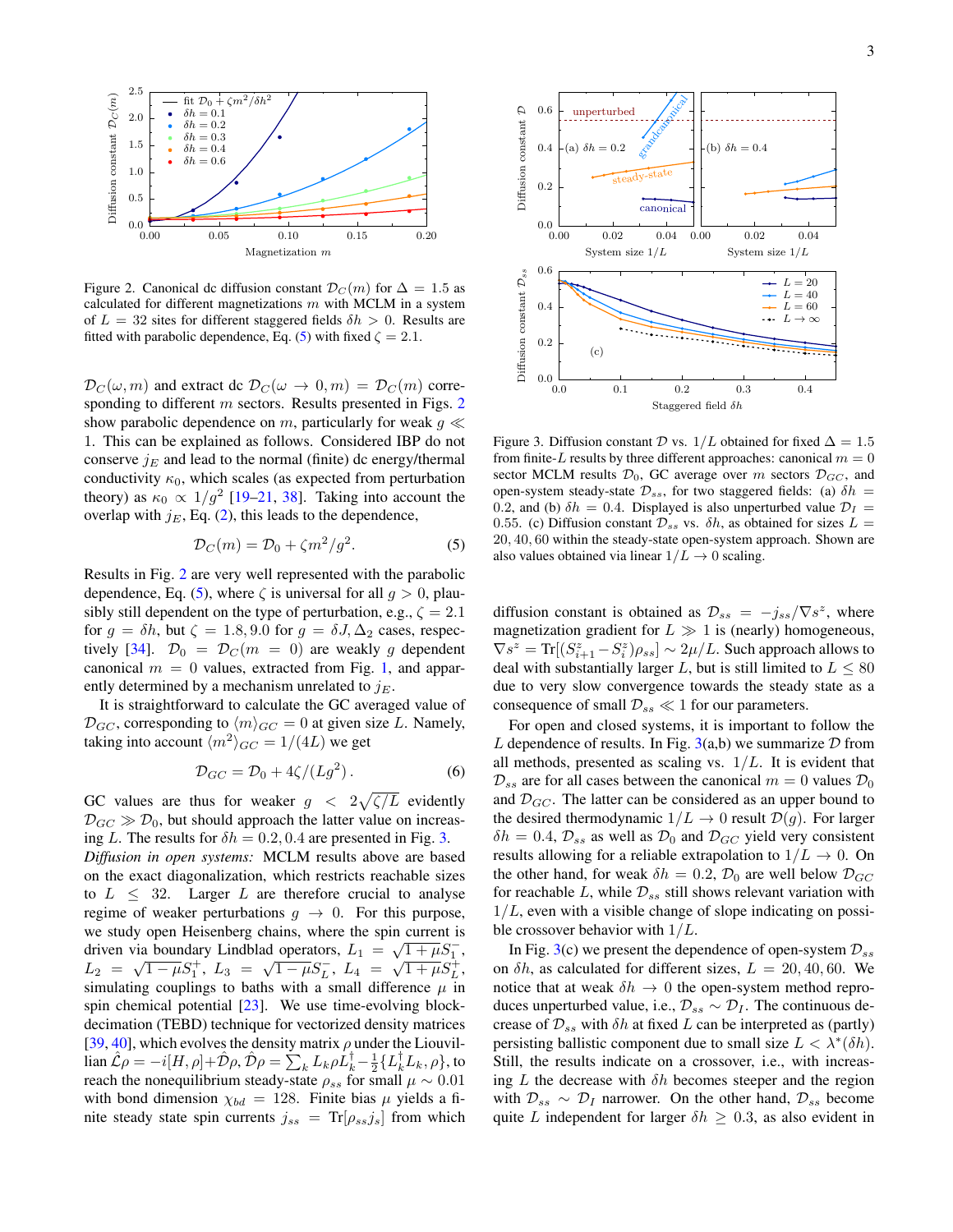

<span id="page-3-0"></span>Figure 4. Time-dependent diffusion  $\mathcal{D}_q(t)$  as extracted from corresponding spin-correlation functions  $S(q, t)$  (shown in log scale as insets) evaluated for  $L = 28$  and smallest  $q = 2\pi/L$  for staggered fields  $\delta h = 0 - 0.5$ .

Fig.  $3(b)$  $3(b)$ . In Fig.  $3(c)$  we also present the result of a simple linear  $1/L \rightarrow 0$  scaling (above the presumed crossover  $\delta h \geq 0.1$  for reachable L), which can be regarded as an upper bound for the thermodynamic-limit value  $\mathcal{D}_{ss}(\delta h)$ . Resulting values reveal very modest variation with  $\delta h$ , consistent with  $\mathcal{D}_{ss}(\delta h \to 0, L \to \infty) \ll \mathcal{D}_I.$ 

*Diffusion - finite-wavector analysis.* Transport can be analysed also by considering finite wavevector  $q > 0$  correlations in closed systems with PBC. In particular, we evaluate the time-dependent spin structure factor  $S(q, t)$  as correlations of the operator  $S_q^z = (1/\sqrt{L}) \sum_j \exp(iqj) S_j^z$  for the smallest nonzero  $q = 2\pi/L$ . The numerical procedure is again MCLM in analogy to  $\tilde{\sigma}(\omega)$ , Eq. [\(4\)](#page-1-3), now for  $S(q,\omega)$ . Large number  $M_L \sim 10^4$  allows to extract time-evolution for  $S(q, t)$  up to  $t \gg 100$ . Consequently, effective (time-dependent) diffusion can be extracted as  $\mathcal{D}_q(t) = -\dot{S}(q,t)/[q^2\dot{S}(q,t)]$  [\[41\]](#page-5-3). It is evident that in normal systems such procedure yields constant  $\mathcal{D}_q(t \to \infty) \sim \mathcal{D}$ . We argue and confirm numerically that the stationary values  $\mathcal{D}_q(t)$  can be interpreted as corresponding to the GC average for given system, since operator  $S_q^z$  creates an inhomogeneous magnetization  $S_i^z$  distribution. Results for normalized  $S(q, t)$  (shown in log scale as inset) and extracted  $\mathcal{D}_{q}(t)$ , as calculated within MCLM for  $L = 28$ , are presented in Fig. [4.](#page-3-0) For the integrable system  $\delta h = 0$  it has been already noticed [\[25\]](#page-4-19) that  $\mathcal{D}_q(t) \sim \mathcal{D}_I$  exhibit a plateau at intermediate  $t < \tau_L$ , corresponding to dissipationless diffusion. In contrast, for longer times, the  $\mathcal{D}_q(t > \tau_L) \propto t$  reflects the relaxation of the Gaussian decay of  $S(q, t)$  [\[25\]](#page-4-19). The same behavior persists (at least for reachable  $t$ ) for weak perturbations  $\delta h$ .

On the other hand, finite  $\delta h$  leads to normal diffusion manifested by the saturated values  $\mathcal{D}_q$  at longer times  $t > \tau_\lambda$ and by the exponential decay of  $S(q, t)$ . The saturated values  $\mathcal{D}_q$  agrees with the GC averages corresponding to Fig. [2](#page-2-1) and Eq. [\(6\)](#page-2-3). Here, the additional comments are in order: (a) the saturation of  $\mathcal{D}_q(t)$  is unrelated to the mechanism of anomalous integrable diffusion restricted to short  $t < \tau_L$ . This is evident for all  $\delta h$ , in particular for weak  $\delta h$  where the saturation happens only at  $t \gg \tau_L$ . (b) Saturated  $\mathcal{D}_q$  can be at weak  $\delta h \leq 0.2$  (for presented L) even larger than  $\mathcal{D}_I$ . (c)

Large  $\mathcal{D}_q \sim \mathcal{O}(1)$  are finite-size results, decreasing as 1/*L*. As already discussed for the GC case, the relevant results in the macroscopic limit  $L \to \infty$  are again  $\mathcal{D}_0$ , Eq. [\(6\)](#page-2-3).

*Diffusion in the presence of finite driving field.* Also weak external field  $F > 0$  has highly nontrivial effect on an integrable chain at  $\Delta > 1$ . In the previous study [\[31\]](#page-4-20), this has been investigated within a closed system with PBC at high, but finite T, by introducing time-dependent flux  $\phi(t) = Ft$ . The spin current  $i_s$  in a homogeneous canonical  $m = 0$  was extracted from nearly steady-state at a weak  $F$ , with a corresponding dc spin conductivity  $\tilde{\sigma}_0 = T(t)j_s(t)/F$  at the effective (time-dependent) temperature  $T(t)$ . Results clearly indicated that  $\sigma_0 < \chi_0 \mathcal{D}_I$ , i.e., the violation of the Einstein relation in an integrable system, in particular for  $F \to 0$ . Here, we present additional evidence that finite F breaks the integrability and consequently qualitatively changes the spin-transport response. Like in Ref. [\[31\]](#page-4-20), we introduce the  $F > 0$  via flux  $\phi(t)$  [\[34\]](#page-4-23). Extracted  $\mathcal{D}_F(t)$  exhibits qualitatively the same features as results in Fig. [4,](#page-3-0) extracted from  $S(q, t)$  for various  $\delta h > 0$ . Again, saturated values  $\mathcal{D}_F(t > \tau_L)$  at long-enough t emerge due to IBP  $F > 0$  and are unrelated to intermediatetime  $t \sim \tau_L$  saturation  $\mathcal{D}_F(t \sim \tau_L) \sim \mathcal{D}_I$ . Since the procedure simulates evolution of an inhomogeneous system, the stationary  $\mathcal{D}_F$  corresponds to GC average, which can appear large, i.e.,  $\mathcal{D}_F > \mathcal{D}_I$  for weak F, but should decrease with L to  $\mathcal{D}_F < \mathcal{D}_I$  for all  $F > 0$ .

*Conclusions:* By studying the high-T dynamical spin transport in perturbed anisotropic  $S = 1/2$  XXZ Heisenberg chain at  $\Delta > 1$ , we establish consistent evidence that IBP lead to normal/diffusive transport, unrelated to the dissipationless diffusion  $\mathcal{D}_I$  in the integrable system, which originates from ballistic transport in sectors with nonzero magnetization. Numerical evidence comes from the results of different approaches: canonical  $m = 0$  sector results  $\mathcal{D}_0$  and GC results  $\mathcal{D}_{GC}$  for finite closed systems; steady-state analysis in open boundary-driven systems; finite-q correlations  $S(q, t)$ for smallest  $q = 2\pi/L$ ; and response to the finite driving field  $F > 0$ . Since this indicates the breakdown of the standard perturbation-theory approach to IBP, also the generalized Einstein relation is not valid for the integrable system.

Several additional comments are in order: (a) Despite expected normal transport, finite but small IBP remain challenge for all numerical approaches. Namely, thermodynamic  $L \to \infty$  results are expected only in systems with  $L > \lambda^*(g)$ . With restriction of MCLM to  $L = 32$  and steady-state of open systems up to  $L = 80$ , this still represents some restriction for weakest  $g \le 0.1$ . (b) Clearly, the goal is to find first  $\mathcal{D}(g)$ , as extrapolated to the limit  $L \to \infty$  and then  $\mathcal{D}^0 = \mathcal{D}(q \to 0)$ . While previous canonical  $m = 0$  results [\[31\]](#page-4-20) seem to indicate  $\mathcal{D}(q \to 0) \to 0$ , present upgraded MCLM analysis and even more the open-system results are plausibly consistent with a jump [\[32\]](#page-4-21), i.e.,  $\mathcal{D}^0 > 0$ , but clearly  $\mathcal{D}^0 < \mathcal{D}_I$ . (c) In this work, we focused on the results for particular parameter  $\Delta = 1.5$ , but the general conclusion should remain valid for the whole regime  $\Delta > 1$ . It is, however, expected that  $\mathcal{D}(g)$  as well as desired  $\mathcal{D}^0$  depend on  $\Delta$  and also on the actual form of IBP.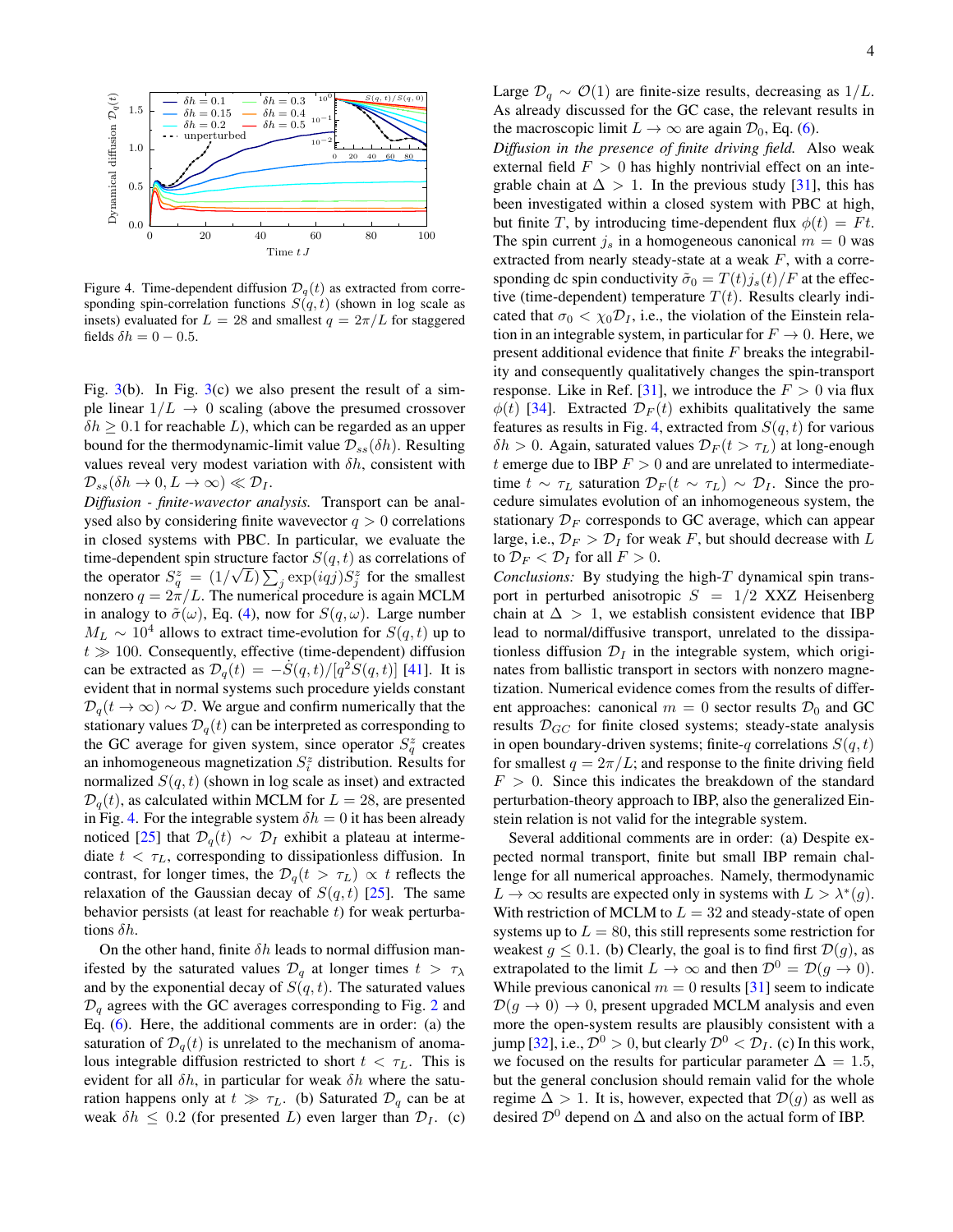The authors thank E. Ilievski and M. Žnidarič for fruitful discussions. Our TEBD code was written in Julia [\[42\]](#page-5-4), relying on the TensorOperations.jl. M.M. acknowledges the support by the National Science Centre, Poland via projects 2020/37/B/ST3/00020. J.H. acknowledges the support by the Polish National Agency of Academic Exchange (NAWA) under contract PPN/PPO/2018/1/00035. P.P., Z.L. and S.N. acknowledge the support by the projects N1-0088, J1-2463 and P1-0044 program of the Slovenian Research Agency.

- <span id="page-4-0"></span>[1] B. Bertini, F. Heidrich-Meisner, C. Karrasch, T. Prosen, R. Steinigeweg, and M. Žnidarič, "Finite-temperature transport in one-dimensional quantum lattice models," [Rev. Mod. Phys.](http://dx.doi.org/ 10.1103/RevModPhys.93.025003) 93[, 025003 \(2021\).](http://dx.doi.org/ 10.1103/RevModPhys.93.025003)
- <span id="page-4-1"></span>[2] A. Bastianello, A. De Luca, and R. Vasseur, "Hydrodynamics of weak integrability breaking," [J. Stat. Mech.](http://dx.doi.org/10.1088/1742-5468/ac26b2) 2021, 114003 [\(2021\).](http://dx.doi.org/10.1088/1742-5468/ac26b2)
- [3] K. Mallayya, M. Rigol, and W. De Roeck, "Prethermalization and thermalization in isolated quantum systems," [Phys. Rev. X](http://dx.doi.org/ 10.1103/PhysRevX.9.021027) 9[, 021027 \(2019\).](http://dx.doi.org/ 10.1103/PhysRevX.9.021027)
- <span id="page-4-2"></span>[4] F. Lange, Z. Lenarčič, and A. Rosch, "Time-dependent generalized gibbs ensembles in open quantum systems," [Phys. Rev.](http://dx.doi.org/ 10.1103/PhysRevB.97.165138) B 97[, 165138 \(2018\).](http://dx.doi.org/ 10.1103/PhysRevB.97.165138)
- <span id="page-4-3"></span>[5] H. Castella, X. Zotos, and P. Prelovšek, "Integrability and ideal conductance at finite temperatures," [Phys. Rev. Lett.](http://iopscience.iop.org/1402-4896/20/3-4/026 http://link.aps.org/doi/10.1103/PhysRevLett.74.972) 74, 972 [\(1995\).](http://iopscience.iop.org/1402-4896/20/3-4/026 http://link.aps.org/doi/10.1103/PhysRevLett.74.972)
- <span id="page-4-4"></span>[6] X Zotos and P Prelovšek, "Evidence for ideal insulating or conducting state in a one-dimensional integrable system." [Phys.](http://www.ncbi.nlm.nih.gov/pubmed/9983535) Rev. B 53[, 983 \(1996\).](http://www.ncbi.nlm.nih.gov/pubmed/9983535)
- <span id="page-4-5"></span>[7] X. Zotos, F. Naef, and P. Prelovšek, "Transport and conservation laws," Phys. Rev. B 55[, 11029 \(1997\).](http://dx.doi.org/10.1103/PhysRevB.55.11029)
- <span id="page-4-6"></span>[8] T. Prosen, "Open XXZ spin chain: Nonequilibrium steady state and a strict bound on ballistic transport," [Phys. Rev. Lett.](http://dx.doi.org/10.1103/PhysRevLett.106.217206) 106, [217206 \(2011\).](http://dx.doi.org/10.1103/PhysRevLett.106.217206)
- [9] T. Prosen and E. Ilievski, "Families of quasilocal conservation laws and quantum spin transport," [Phys. Rev. Lett.](http://dx.doi.org/ 10.1103/PhysRevLett.111.057203) 111, 057203 [\(2013\).](http://dx.doi.org/ 10.1103/PhysRevLett.111.057203)
- <span id="page-4-7"></span>[10] E. Ilievski, M. Medenjak, T. Prosen, and L. Zadnik, "Quasilocal charges in integrable lattice systems," [J. Stat. Mech.](http://dx.doi.org/10.1088/1742-5468/2016/06/064008) 2016, [064008.](http://dx.doi.org/10.1088/1742-5468/2016/06/064008)
- <span id="page-4-8"></span>[11] B. Bertini, M. Collura, J. De Nardis, and M. Fagotti, "Transport in out-of-equilibrium  $xxx$  chains: Exact profiles of charges and currents," Phys. Rev. Lett. 117[, 207201 \(2016\).](http://dx.doi.org/ 10.1103/PhysRevLett.117.207201)
- [12] O. A. Castro-Alvaredo, B. Doyon, and T. Yoshimura, "Emergent hydrodynamics in integrable quantum systems out of equilibrium," Phys. Rev. X 6[, 041065 \(2016\).](http://dx.doi.org/10.1103/PhysRevX.6.041065)
- [13] E. Ilievski and J. De Nardis, "Microscopic Origin of Ideal Conductivity in Integrable Quantum Models," [Phys. Rev. Lett.](http://dx.doi.org/10.1103/PhysRevLett.119.020602) 119, [020602 \(2017\).](http://dx.doi.org/10.1103/PhysRevLett.119.020602)
- [14] V. B. Bulchandani, R. Vasseur, C. Karrasch, and J. E. Moore, "Bethe-Boltzmann hydrodynamics and spin transport in the XXZ chain," Phys. Rev. B 97[, 045407 \(2018\).](http://dx.doi.org/ 10.1103/PhysRevB.97.045407)
- [15] J. De Nardis, D. Bernard, and B. Doyon, "Hydrodynamic dif-fusion in integrable systems," [Phys. Rev. Lett.](http://dx.doi.org/10.1103/PhysRevLett.121.160603) 121, 160603 [\(2018\).](http://dx.doi.org/10.1103/PhysRevLett.121.160603)
- <span id="page-4-28"></span>[16] J. de Nardis, D. Bernard, and B. Doyon, "Diffusion in generalized hydrodynamics and quasiparticle scattering," [SciPost](http://dx.doi.org/ 10.21468/SciPostPhys.6.4.049) Phys. 6[, 049 \(2019\).](http://dx.doi.org/ 10.21468/SciPostPhys.6.4.049)
- <span id="page-4-9"></span>[17] S. Gopalakrishnan and R. Vasseur, "Kinetic Theory of Spin Dif-

fusion and Superdiffusion in XXZ Spin Chains," [Physical Re](http://dx.doi.org/ 10.1103/PhysRevLett.122.127202)view Letters 122[, 127202 \(2019\).](http://dx.doi.org/ 10.1103/PhysRevLett.122.127202)

- <span id="page-4-10"></span>[18] H. Castella and X. Zotos, "Finite-temperature mobility of a particle coupled to a fermionic environment," [Phys. Rev. B](http://dx.doi.org/10.1103/PhysRevB.54.4375) 54, [4375 \(1996\).](http://dx.doi.org/10.1103/PhysRevB.54.4375)
- <span id="page-4-29"></span>[19] P. Jung, R. W. Helmes, and A. Rosch, "Transport in almost integrable models: Perturbed Heisenberg chains," [Phys. Rev.](http://dx.doi.org/ 10.1103/PhysRevLett.96.067202) Lett. 96[, 067202 \(2006\).](http://dx.doi.org/ 10.1103/PhysRevLett.96.067202)
- [20] P. Jung and A. Rosch, "Spin conductivity in almost integrable spin chains," Phys. Rev. B 76[, 245108 \(2007\).](http://dx.doi.org/10.1103/PhysRevB.76.245108)
- <span id="page-4-11"></span>[21] M. Žnidarič, "Weak integrability breaking: Chaos with integrability signature in coherent diffusion," [Phys. Rev. Lett.](http://dx.doi.org/10.1103/PhysRevLett.125.180605) 125, [180605 \(2020\).](http://dx.doi.org/10.1103/PhysRevLett.125.180605)
- <span id="page-4-12"></span>[22] M. Mierzejewski, T. Prosen, and P. Prelovšek, "Approximate conservation laws in perturbed integrable lattice models," [Phys.](http://dx.doi.org/10.1103/PhysRevB.92.195121) Rev. B 92[, 195121 \(2015\).](http://dx.doi.org/10.1103/PhysRevB.92.195121)
- <span id="page-4-13"></span>[23] M. Žnidarič, "Spin transport in a one-dimensional anisotropic Heisenberg model," Phys. Rev. Lett. 106[, 220601 \(2011\).](http://dx.doi.org/10.1103/PhysRevLett.106.220601)
- <span id="page-4-14"></span>[24] R. Steinigeweg and J. Gemmer, "Density dynamics in translationally invariant spin- $\frac{1}{2}$  chains at high temperatures: A currentautocorrelation approach to finite time and length scales," [Phys.](http://dx.doi.org/10.1103/PhysRevB.80.184402) Rev. B 80[, 184402 \(2009\).](http://dx.doi.org/10.1103/PhysRevB.80.184402)
- <span id="page-4-19"></span>[25] R. Steinigeweg, J. Herbrych, P. Prelovšek, and M. Mierzejewski, "Coexistence of anomalous and normal diffusion in integrable mott insulators," Phys. Rev. B 85[, 214409 \(2012\).](http://dx.doi.org/10.1103/PhysRevB.85.214409)
- <span id="page-4-27"></span>[26] C. Karrasch, J. E. Moore, and F. Heidrich-Meisner, "Real-time and real-space spin and energy dynamics in one-dimensional spin- 1 2 systems induced by local quantum quenches at finite temperatures," Phys. Rev. B 89[, 075139 \(2014\).](http://dx.doi.org/10.1103/PhysRevB.89.075139)
- <span id="page-4-15"></span>[27] R. Steinigeweg, J. Gemmer, and W. Brenig, "Spin and energy currents in integrable and nonintegrable spin- $\frac{1}{2}$  chains: A typicality approach to real-time autocorrelations," [Phys. Rev. B](http://dx.doi.org/ 10.1103/PhysRevB.91.104404) 91, [104404 \(2015\).](http://dx.doi.org/ 10.1103/PhysRevB.91.104404)
- <span id="page-4-16"></span>[28] P. Prelovšek, S. El Shawish, X. Zotos, and M. Long, "Anomalous scaling of conductivity in integrable fermion systems," Phys. Rev. B 70[, 205129 \(2004\).](http://dx.doi.org/10.1103/PhysRevB.70.205129)
- <span id="page-4-17"></span>[29] M. Medenjak, C. Karrasch, and T. Prosen, "Lower bounding diffusion constant by the curvature of drude weight," [Phys. Rev.](http://dx.doi.org/ 10.1103/PhysRevLett.119.080602) Lett. 119[, 080602 \(2017\).](http://dx.doi.org/ 10.1103/PhysRevLett.119.080602)
- <span id="page-4-18"></span>[30] E. Ilievski, J. De Nardis, M. Medenjak, and T. Prosen, "Superdiffusion in one-dimensional quantum lattice models," [Phys.](http://dx.doi.org/10.1103/PhysRevLett.121.230602) Rev. Lett. 121[, 230602 \(2018\).](http://dx.doi.org/10.1103/PhysRevLett.121.230602)
- <span id="page-4-20"></span>[31] M. Mierzejewski, J. Bonča, and P. Prelovšek, "Integrable mott insulators driven by a finite electric field," [Phys. Rev. Lett.](http://dx.doi.org/ 10.1103/PhysRevLett.107.126601) 107, [126601 \(2011\).](http://dx.doi.org/ 10.1103/PhysRevLett.107.126601)
- <span id="page-4-21"></span>[32] J. De Nardis, S. Gopalakrishnan, R. Vasseur, and B. Ware, "Subdiffusive hydrodynamics of nearly-integrable anisotropic spin chains," [arXiv:2109.13251.](http://arxiv.org/abs/2109.13251)
- <span id="page-4-22"></span>[33] J. De Nardis, S. Gopalakrishnan, R. Vasseur, and B. Ware, "Stability of superdiffusion in nearly integrable spin chains," [Phys.](http://dx.doi.org/ 10.1103/PhysRevLett.127.057201) Rev. Lett. 127[, 057201 \(2021\).](http://dx.doi.org/ 10.1103/PhysRevLett.127.057201)
- <span id="page-4-23"></span>[34] See Supplemental Material for results for staggered exchange, next-nearest-neighbor interaction, and weak external field driving.
- <span id="page-4-24"></span>[35] M. W. Long, P. Prelovšek, S. El Shawish, J. Karadamoglou, and X. Zotos, "Finite-temperature dynamical correlations using the microcanonical ensemble and the lanczos algorithm," [Phys.](http://dx.doi.org/ 10.1103/PhysRevB.68.235106) Rev. B 68[, 235106 \(2003\).](http://dx.doi.org/ 10.1103/PhysRevB.68.235106)
- <span id="page-4-25"></span>[36] P. Prelovšek and J. Bonča, "Ground state and finite temperature lanczos methods," Strongly Correlated Systems - Numerical Methods, [\(2013\),](http://dx.doi.org/10.1007/978-3-642-35106-8) [10.1007/978-3-642-35106-8.](http://dx.doi.org/10.1007/978-3-642-35106-8)
- <span id="page-4-26"></span>[37] P. Prelovšek, M. Mierzejewski, and J. Herbrych, "Coexistence of diffusive and ballistic transport in integrable quantum lattice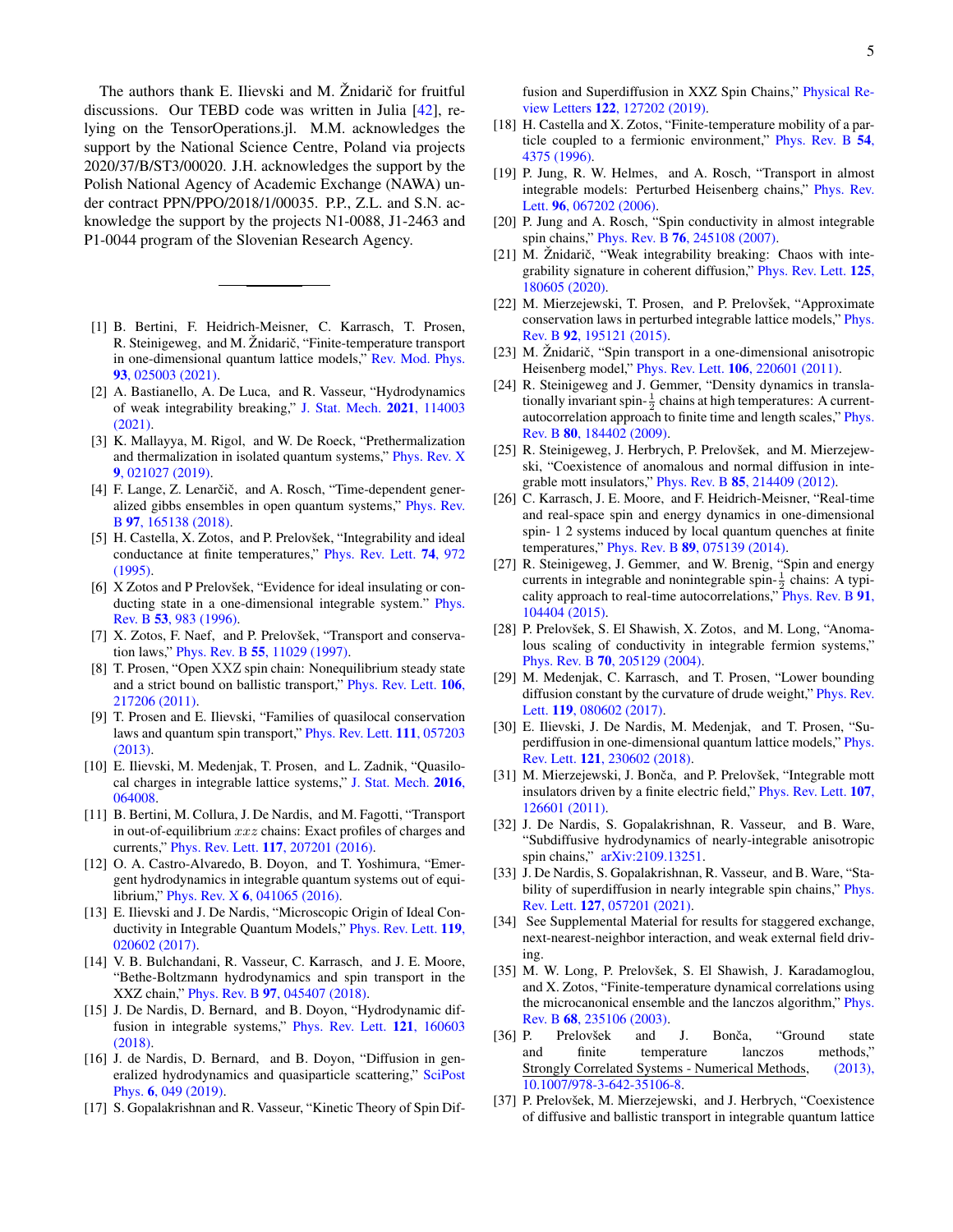models," Phys. Rev. B 104[, 115163 \(2021\)](http://dx.doi.org/ 10.1103/PhysRevB.104.115163).

- <span id="page-5-0"></span>[38] M. Mierzejewski, J. Pawłowski, P. Prelovšek, and J. Herbrych, "Multiple relaxation times in perturbed XXZ chain," [arXiv:2112.08158](http://arxiv.org/abs/2112.08158) .
- <span id="page-5-1"></span>[39] M. Zwolak and G. Vidal, "Mixed-state dynamics in onedimensional quantum lattice systems: A time-dependent superoperator renormalization algorithm," [Phys. Rev. Lett.](http://dx.doi.org/10.1103/PhysRevLett.93.207205) 93, [207205 \(2004\)](http://dx.doi.org/10.1103/PhysRevLett.93.207205) .
- <span id="page-5-2"></span>[40] F. Verstraete, J. J. García-Ripoll, and J. I. Cirac, "Matrix product density operators: Simulation of finite-temperature and dissipative systems," Phys. Rev. Lett. 93[, 207204 \(2004\).](http://dx.doi.org/10.1103/PhysRevLett.93.207204)
- <span id="page-5-3"></span>[41] R. Steinigeweg and W. Brenig, "Spin Transport in the  $XXZ$ Chain at Finite Temperature and Momentum," [Phys. Rev. Lett.](http://dx.doi.org/ 10.1103/PhysRevLett.107.250602) 107[, 250602 \(2011\)](http://dx.doi.org/ 10.1103/PhysRevLett.107.250602) .
- <span id="page-5-4"></span>[42] J. Bezanson, A. Edelman, S. Karpinski, and V. B. Shah, "Julia: A fresh approach to numerical computing," [SIAM Review](http://dx.doi.org/10.1137/141000671) 59, [65 \(2017\)](http://dx.doi.org/10.1137/141000671) .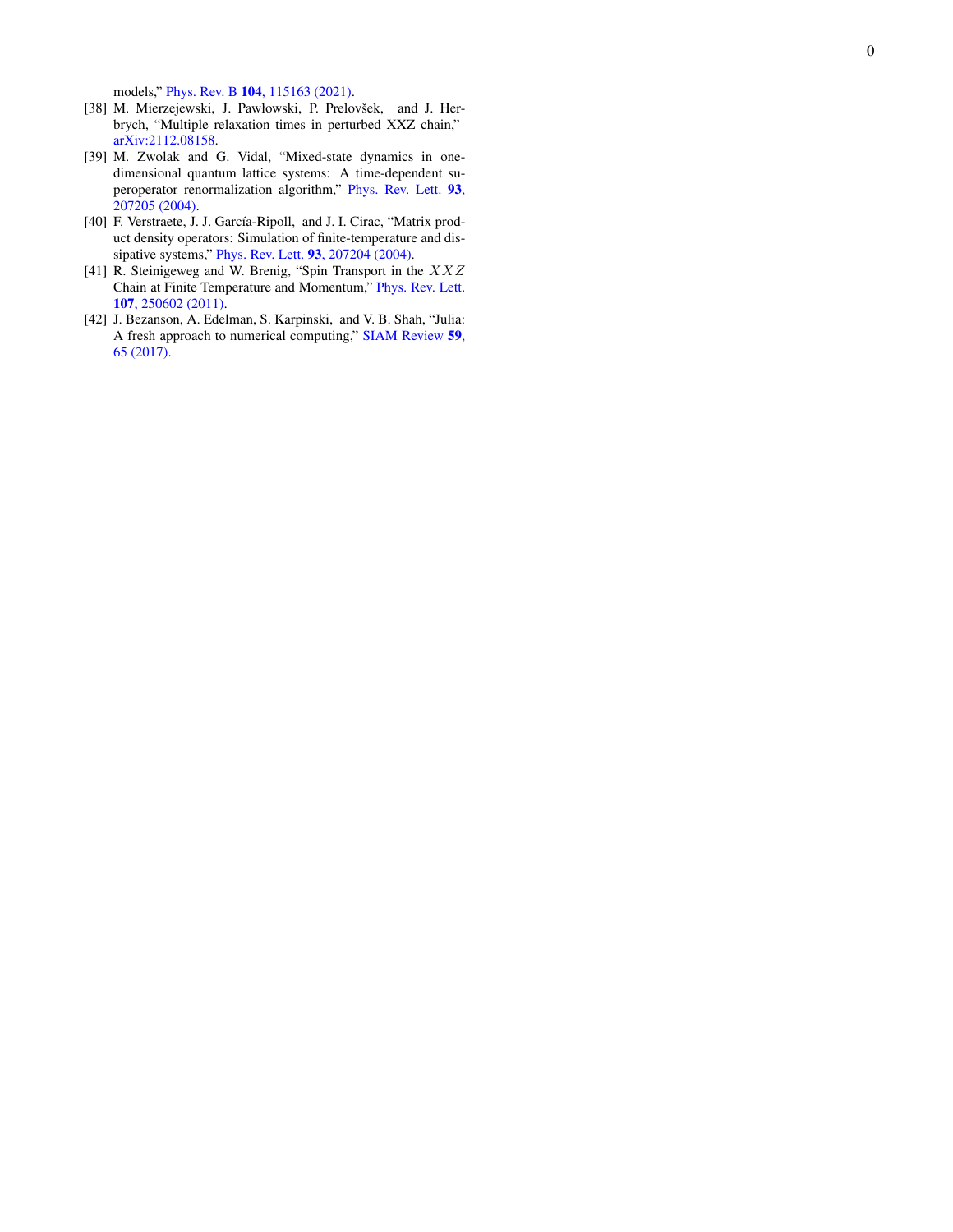# Supplemental Material: From anomalous to normal diffusion in easy-axis Heiseberg spin chain

P. Prelovšek<sup>1</sup>, S. Nandy<sup>1</sup>, Z Lenarčič<sup>1</sup>, M. Mierzejewski<sup>2</sup> and J. Herbrych<sup>2</sup>

<sup>1</sup>*Department of Theoretical Physics, J. Stefan Institute, SI-1000 Ljubljana, Slovenia*

<sup>2</sup>*Department of Theoretical Physics, Faculty of Fundamental Problems of Technology,*

*Wrocław University of Science and Technology, 50-370 Wrocław, Poland*

### PERTURBED XXZ SPIN CHAIN: NEXT-NEAREST-NEIGHBOR INTERACTION

We discuss in this Section results for the NNN interaction  $g = \Delta_2$  as the perturbation. The advantage of this perturbation for MCLM is that it does not break any translational symmetry, while it would require more effort to be encoded into the TEBD-based open-system analysis due to the longer range nature. It should be also recognized that at fixed  $g$  such perturbation is weaker relative to considered  $g = \delta h$  and  $\delta J$  perturbations, i.e., it makes sense to discuss cases up to  $\Delta_2 \sim 1$ .

To illustrate first the finite-size effects of MCLM canonical  $m = 0$  results, we present in Fig. [S1](#page-1-2) the evolution of  $\mathcal{D}(\omega)$ at fixed  $\Delta_2 = 0.4$  at various  $L = 16 - 32$ . While  $L =$ 16 is still dominated by large finite-size  $\omega \sim 1/L$  peak (but also noise due to small Hilbert space), with increasing  $L$  the corresponding peak is shifted downwards as  $1/L$  and, more importantly, is loosing in intensity. At the same time there is only minor shift of the dc value  $\mathcal{D}_0$ .

In Fig. S<sub>2</sub> we summarize the NNN results in analogy to Fig. [1,](#page-1-2) Fig. [2,](#page-2-1) and Fig. [4](#page-3-0) of the main text. In Fig.  $S1(a)$  $S1(a)$  we show high-T canonical  $m = 0$  results for  $\mathcal{D}(\omega)$  for  $\Delta = 1.5$ but different  $\Delta_2 = 0 - 0.8$ , as calculated with MCLM on  $L = 32$  sites. We note that smaller-L results for this case were presented already in Ref. [\[31\]](#page-4-20). Again, we conclude that unperturbed  $\Delta_2 = 0$ , but also weakest perturbation  $\Delta_2 = 0.2$ result show large finite-size  $\omega \sim 1/L$  oscillations. This is not the case for larger  $\Delta_2 \geq 0.4$ . Evidently, for smaller  $\Delta_2$  it is important that we reach as large  $L$  as possible.

In Fig. [S2\(](#page-2-1)b) we display the canonical MCLM results for dc  $\mathcal{D}_C(m)$  as function of magnetization m. Again, the variation can be captured with parabolic dependence with universal  $\zeta =$ 



Figure S1. Dynamical diffusion  $\mathcal{D}(\omega)$  for the XXZ spin chain perturbed with NNN interaction  $\Delta_2 = 0.4$ , as obtained with MCLM for canonical  $m = 0$  system with different sizes  $L = 16 - 32$ .

9.0, while values  $\mathcal{D}_0$  in this case still significantly vary with  $\Delta_2$ . In any case, obtained  $\mathcal{D}_0 \ll \mathcal{D}_I$  are below the integrable values for all considered  $\Delta_2 > 0$ . Finally, in Fig. [S2\(](#page-2-1)c) we present the  $\mathcal{D}_q(t)$  as extracted from spin correlation  $S(q =$  $2\pi/L, t$ ). One can notice the intermediate saturation  $\mathcal{D}_q(t) \sim$  $\mathcal{D}_I$  in unperturbed and weak  $\Delta_2 = 0.2$  case, with saturation at longer  $t$  indicating dissipative diffusion, even quantitatively consistent with the GC values following from Fig.  $S_2(b)$ .



Figure S2. Results for diffusion at various strengths of NNN interactions  $\Delta_2 = 0 - 0.8$  for XXZ chain with  $\Delta = 1.5$ . (a) High-T dynamical  $\mathcal{D}(\omega)$ , as calculated with MCLM on chain of  $L = 32$ . (b) Diffusion constant  $\mathcal{D}_C(m)$  vs. magnetization m. Results are fitted with parabola with fixed  $\zeta = 9.0$ . (c) Time-dependent  $\mathcal{D}_q(t)$ as extracted from spin correlations  $S(q, t)$  with smallest  $q = 2\pi/L$ evaluated for  $L = 28$  system (inset shows the corresponding  $S(q, t)$ ) in the log scale).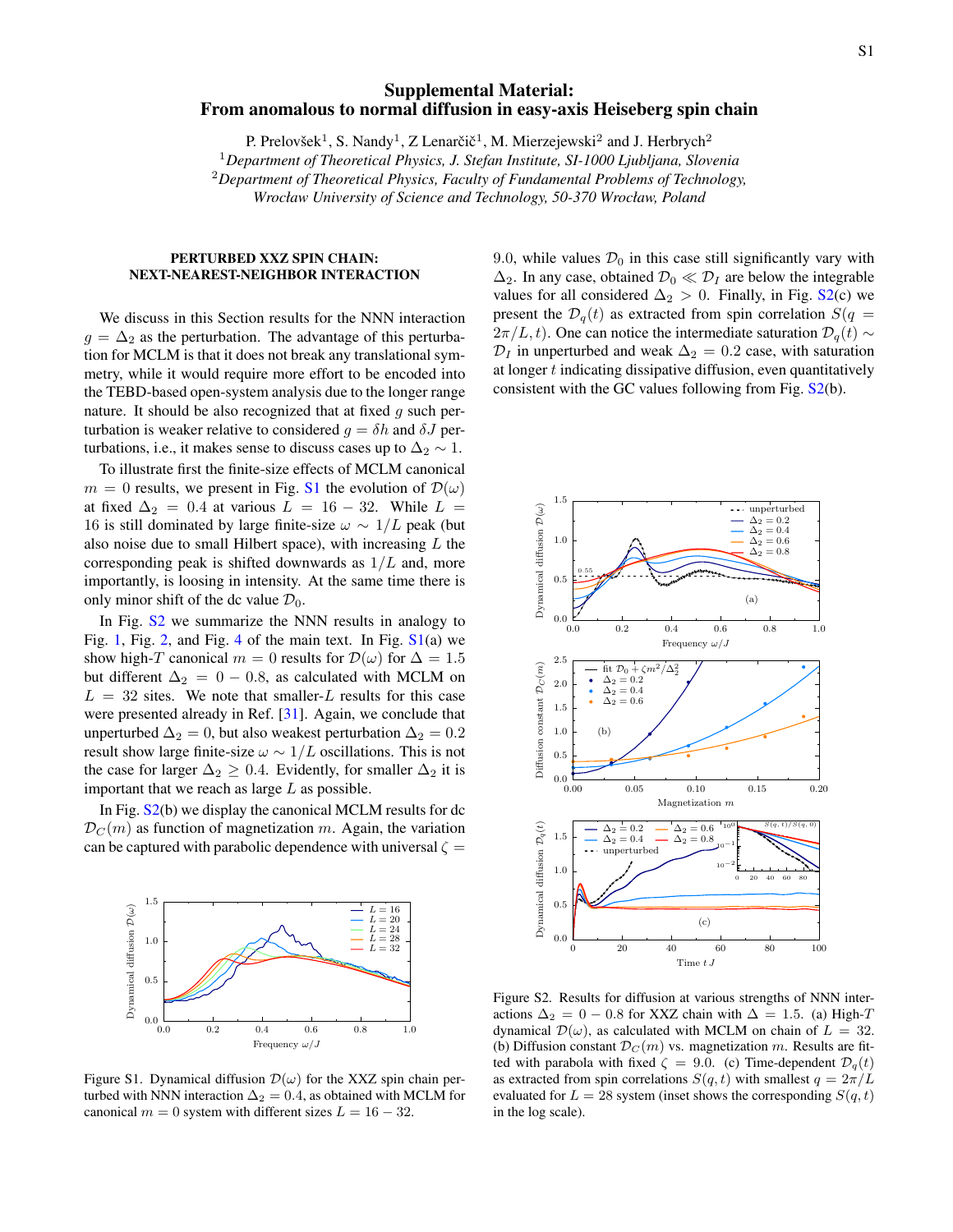#### PERTURBED XXZ SPIN CHAIN: STAGGERED EXCHANGE

Results for the staggered-exchange perturbation  $g = \delta J$ are quite analogous, but also quantitatively similar to the case of staggered field  $g = \delta h$ . In Fig. [S3](#page-2-2) we display results correponding to Fig. [1,](#page-1-2) Fig. [2,](#page-2-1) and Fig. [4](#page-3-0) of the main text. Canonical  $m = 0$  MCLM results on  $L = 32$  sites for  $\mathcal{D}(\omega)$ in Fig. [S3\(](#page-2-2)a) for different  $\delta J$  > reveal again the evolution from finite-size dominated oscillation  $\omega \propto 1/L$  at weakest  $\delta J \leq 0.1$  to nearly-L independent spectra  $\mathcal{D}(\omega)$  for larger  $\delta J \geq 0.2$ . The reduction of integrated  $I(\omega)$  (in the inset) in a wide range of  $\omega$  is consistent with the clear reduction of dc  $\mathcal{D}_0 \ll \mathcal{D}_I$  for all  $\delta J \geq 0.2$ . Also similar to  $\delta h$  case are conclusions for the canonical diffusion  $\mathcal{D}_C(m)$  presented in Fig. [S3\(](#page-2-2)b), fitted with parabola with universal  $\zeta = 2.1$ , as well as for the diffusion  $\mathcal{D}_q(t)$  extracted from the finite  $q = 2\pi/L$ spin correlations  $S(q, t)$  presented in Fig. [S3\(](#page-2-2)c).

Since  $\delta J$  case allow for the same open-system treatment as the  $\delta h$  perturbation in the main text, we summarize  $D$  calculated by three different methods in Fig. [S4](#page-3-0) for two strengths  $\delta J = 0.2, 0.4$ , in analogy to Fig. [3](#page-2-2) for  $\delta h$  perturbation. While for stronger  $\delta J = 0.4$  all three methods yield quite converged results, for  $\delta J = 0.2$  MCLM results  $\mathcal{D}_{GC} \gg \mathcal{D}_0$  are still quite apart for reachable L, while steady-state  $\mathcal{D}_{ss}$  is for largest  $L = 80$  apparently much closer to convergence.

### DIFFUSION IN THE PRESENCE OF FINITE EXTERNAL DRIVING FIELD

The conductivity is defined as a ratio of the steady current  $j_s$  and the steady driving field  $F$  for vanishingly small driving, dc  $\sigma_0 = \lim_{F \to 0} j_s/F$ . As a consequence the system's response should be determined in the presence of small but nonzero driving. In generic nonintegrable systems, the current-current correlation functions do not exhibit any discontinuity upon introducing weak perturbations, so that dc  $\sigma_0$ can be calculated strictly for  $F = 0$ . However, as we argued in the main text, the correlation functions in the easy-axis XXZ model may change discontinuously upon introducing a perturbation. In order to show that driving  $F$  modifies the spin transport in the same way as the other perturbation discussed in the main text, we study the XXZ model with time dependent Hamiltonian

$$
H(t \le 0) = J \sum_{i} \left[ \frac{1}{2} (S_{i+1}^{+} S_{i}^{-} + \text{H.c.}) + \Delta S_{i+1}^{z} S_{i}^{z} \right] + \sum_{i} \frac{1}{2} \cos(qi) S_{i}^{z},
$$
\n(S1)

$$
H(t>0) = J \sum_{i} \left[\frac{1}{2} (e^{iFt} S_{i+1}^+ S_i^- + \text{H.c.}) + \Delta S_{i+1}^z S_i^z\right].
$$
\n(S2)

Using the MCLM, we generate the initial microcanonical state at time  $t = 0$ ,  $|\psi_0\rangle$ , corresponding to high, but finite temperature,  $T \simeq 5$ . The last term in Eq. [\(S1\)](#page-0-0) is responsible for the



Figure S3. Results for diffusion for staggered-exchange perturbation  $\delta J = 0 - 0.8$  for the XXZ chain with  $\Delta = 1.5$ . (a) High-T dynamical  $\mathcal{D}(\omega)$ , as calculated with MCLM on chain of  $L = 32$ . (b) Diffusion constant  $\mathcal{D}_C(m)$  vs. magnetization m with results fitted to parabola with  $\zeta = 2.1$ . (c) Time-dependent  $\mathcal{D}_{q}(t)$  as extracted from  $S(q = 2\pi/L, t)$  evaluated for  $L = 28$  system (the inset shows corresponding  $S(q, t)$  in log scale).



Figure S4. Diffusion constant  $\mathcal D$  vs.  $1/L$  obtained for fixed  $\Delta =$  $1.5$  from finite- $L$  results by three different approaches: canonical  $m = 0$  sector MCLM results  $\mathcal{D}_0$ , GC average over m sectors  $\mathcal{D}_{GC}$ , and open-system steady-state  $\mathcal{D}_{ss}$ , for two staggered exchange: (a)  $\delta J = 0.2$ , and (b)  $\delta J = 0.4$ . Displayed is also unperturbed value  $\mathcal{D}_I = 0.55$ .

spin-density wave,  $\langle S_i^z \rangle_0 = \langle \psi_0 | S_i^z | \psi_0 \rangle \propto \cos(qi)$ , where we choose the smallest  $q = 2\pi/L$ . Next, at  $t > 0$  this term is switched off while the driving field  $F$  is switched on, and  $|\psi_t\rangle$  evolves under the Hamiltonian [\(S2\)](#page-0-0). During time prop